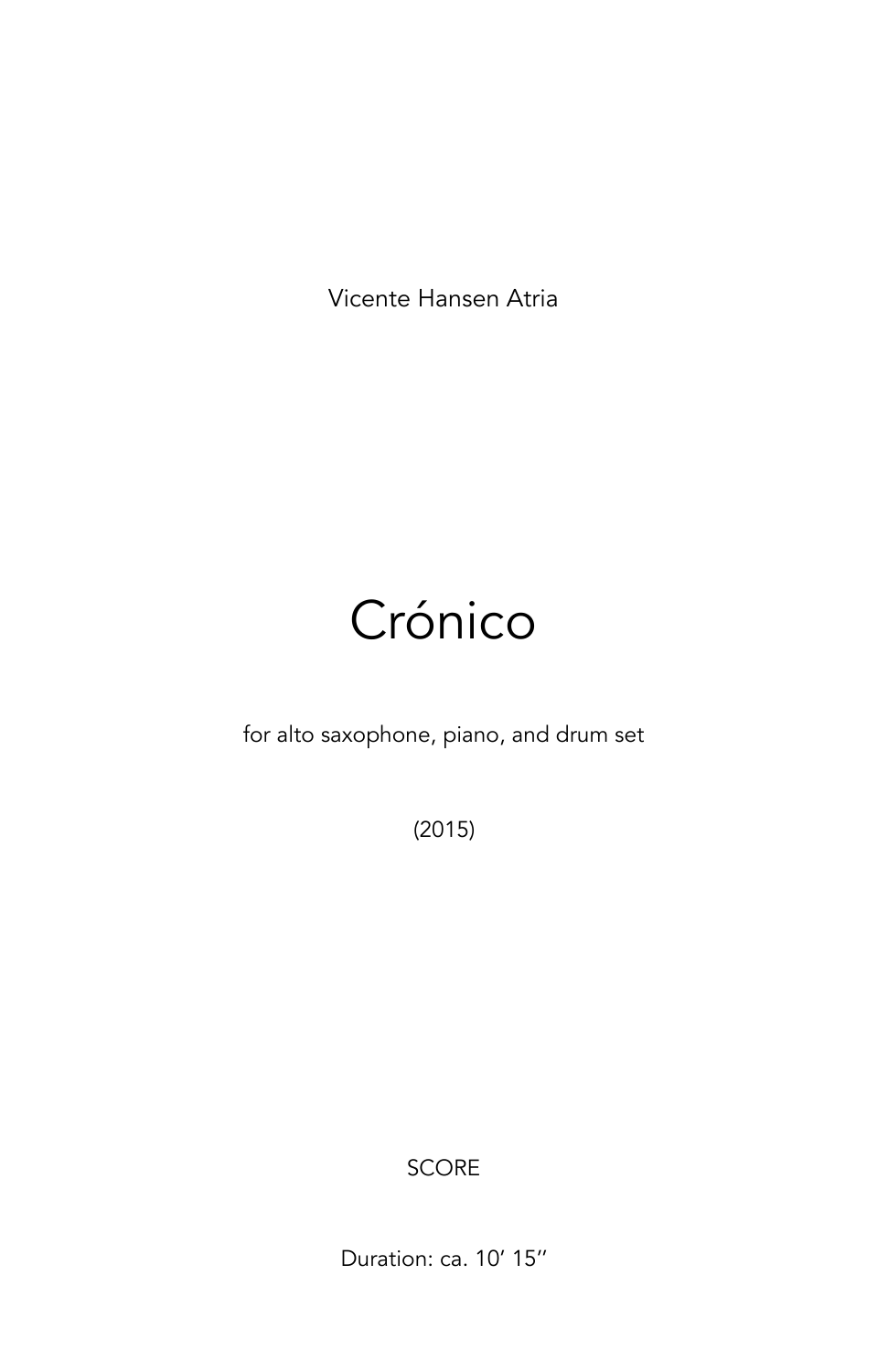## General

*Crónico* is a meditation on the idea of repetition, both as a perceptual phenomenon and as a musical expression. Repetition has a dual nature. On the surface, it is an oppressive obligation imposed from without, or an obsessive compulsion felt from within, or perhaps simply the mark of an alienated nature, belonging to a non-human world — such as clocks or the unfathomable water drops that sculpt a stalactite. But there is a also an intense emotional expressivity in repetition — sometimes a jocular, frenzied gaiety, other times a sense of purpose, like the semi-regular sounds of a printer. And contained, hidden, beneath it all, lies a profound loneliness, futility — a tiny Sisyphus, standing on the brink of intelligibility.

 "…piense un pato cubierto de hormigas o en esos golfos del estrecho de Magallanes en los que no entra nadie, nunca." - Julio Cortázar

*Crónico* tries to capture the multifaceted nature of repetition.

## Performance Notes

- Accidentals apply throughout the measure and are octave-specific.
- All grace notes are to be played before the ornamented note.
- Alto saxophone and piano are to be amplified throughout the piece. For saxophone amplification, two microphones are ideal: one near the bell and one near the keys in order to capture the timbral richness of the saxophone keys.

#### Irrational Time Signatures

 Irrational time signatures are used in this work to notate unfinished tuplets. Just as one can read 4/8 as "four eighth-notes," and 5/16 as "five sixteenth-notes," one can read 7/24 as "seven sixteenth note triplets," 4/20 as "four quintuplets," etc. Whenever an irrational time signature is used, notes are marked as tuplets according to the corresponding rate in a *regular* time signature followed by an arrow, showing that the tuplets are incomplete.

Example:



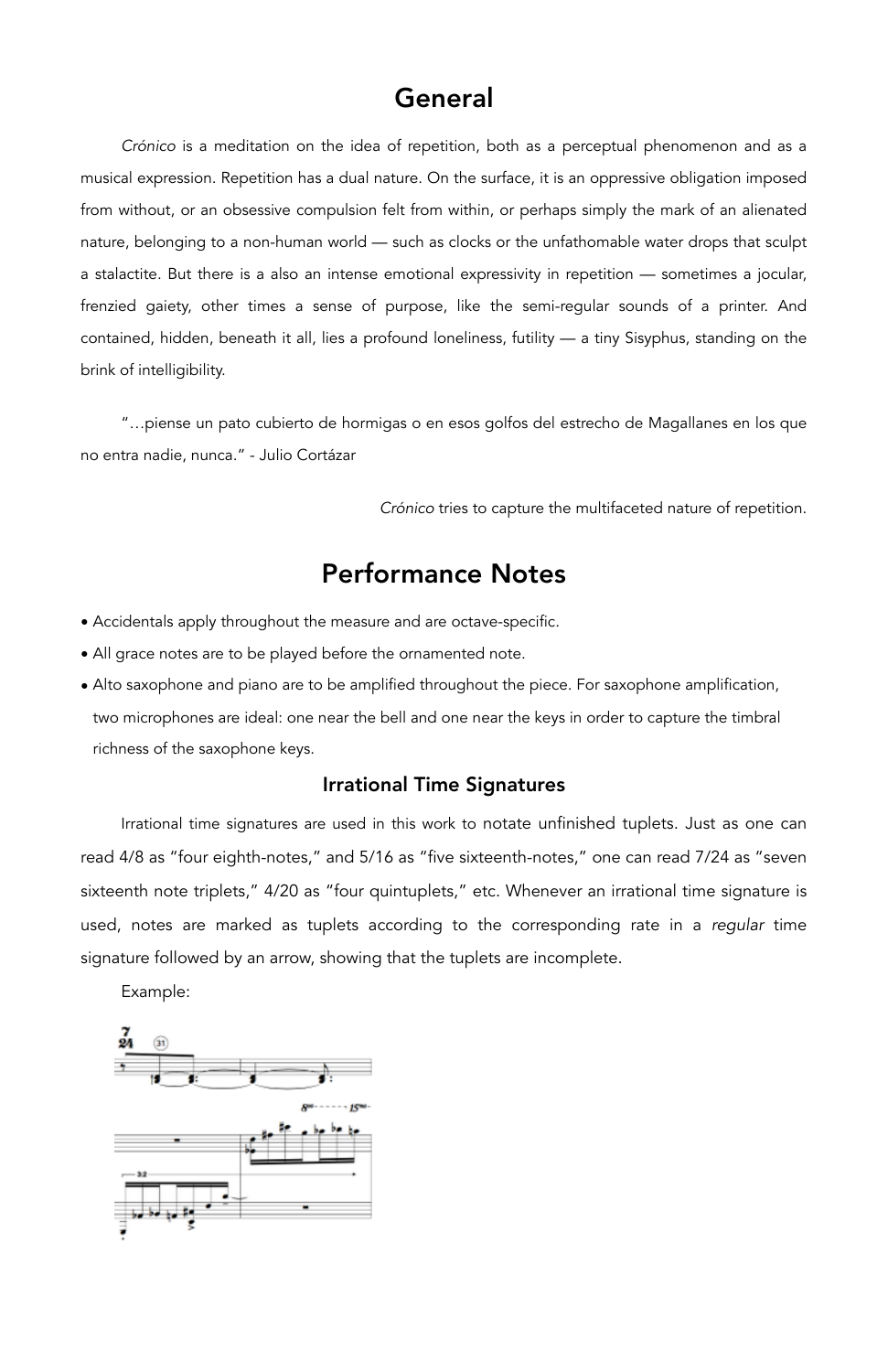#### Imperfect Metric Modulation

 This piece explores the idea of imperfect metric modulations, in which specific rhythmic cells are imperceptibly altered in order to re-contextualize larger rhythmic cycles into a different "grid," as it were. This is not unlike a reharmonization of a familiar melody transposed onto the rhythmic realm. Thus, what is most important is that both the original and "modulated" rhythm are performed clearly such that the differences in how they groove are clearly felt. In the following example, the second two bars should be clearly felt in 7, whereas the first two should be clearly felt in 3.



#### Microtonal Notation and Just Intonation

 In this work, microtones are often (but not always) used to approximate acoustically consonant, just-intoned harmonies. When this is the case, microtonal accidentals should be used by musicians as an approximation to the correct pitches, such that small adjustments should be made in order to play pitches in tune.

The following accidentals are used as approximations to the exact pitches:

 $\frac{1}{\sqrt{2}}$  approximately 1/4 tone flat or sharp

 $\phi = \phi - \phi - \phi - \phi$  approximately 1/6 tone flat or sharp  $\frac{1}{2} - \frac{1}{2} - \frac{1}{4} - \frac{1}{4}$  approximately 1/12 tone flat or sharp

 The first, quarter-tone alteration corresponds to the difference between the 11th partial and the equal tempered perfect fourth — that is, approximately 50 cents.

 The second, sixth-tone alteration corresponds to the difference between the 7th partial and the equal tempered minor seventh — that is, approximately 33 cents.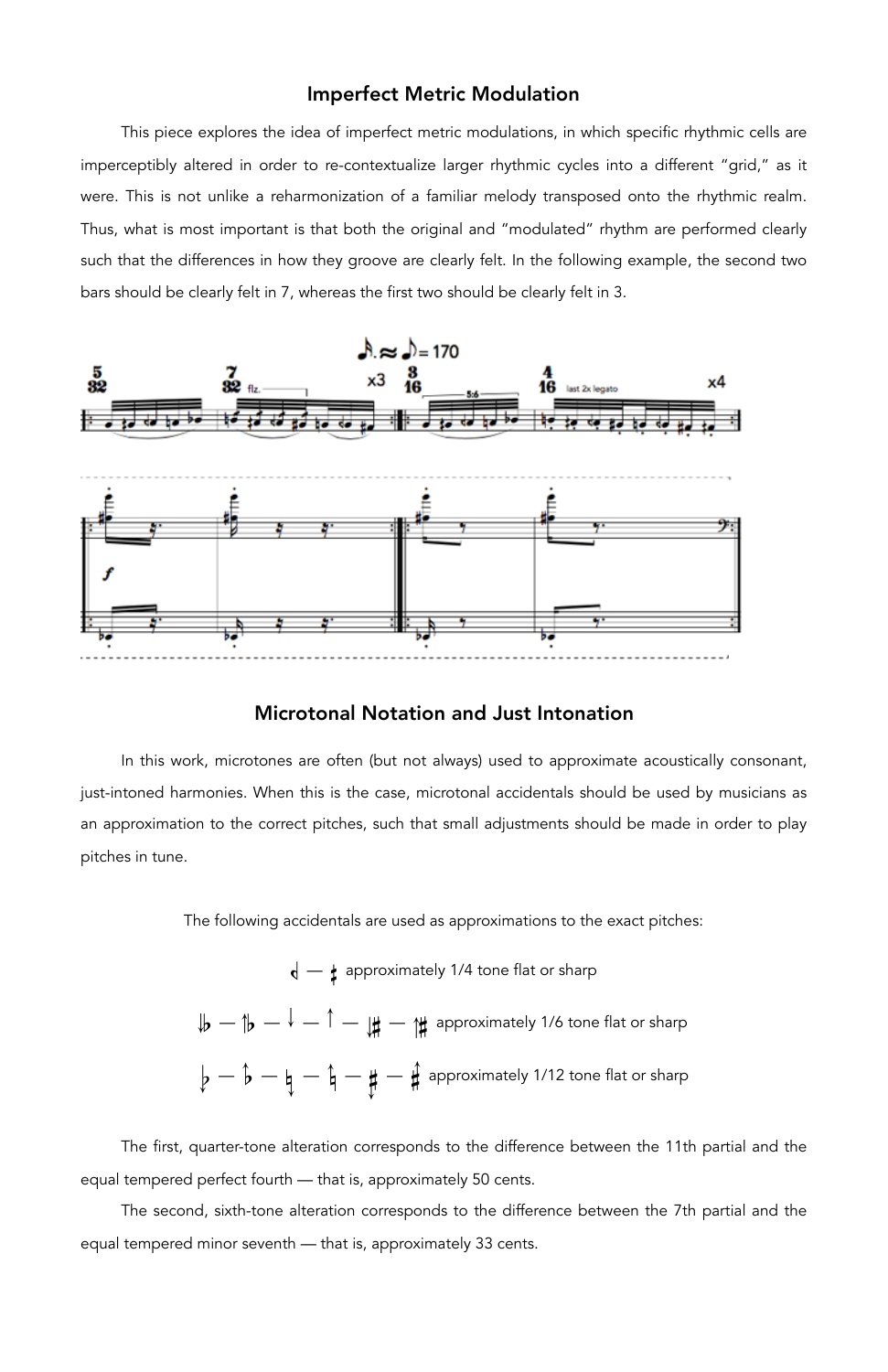The third, twelfth-tone alteration corresponds to the difference between the 5th partial and the equal tempered major third — that is, approximately 16 cents. Given the subtlety of this difference, it might be best to ignore these accidentals in the first few readings of the piece.

 Again, the best way to play these intervals in tune is for the performer to recognize their role in the overall harmony, and to keep in mind that these harmonies are often acoustically consonant.

## Alto Saxophone

#### Multiphonics

 This piece uses the following 15 multiphonics (in order of appearance, in Eb, and in the general dynamic range in which they appear). Alternatives are given in cases where rhythmic precision and explosiveness are crucial, such that she or he may choose the one most appropriate to his instrument. The numbers correspond to the labels given to them in Marcus Weiss & Giorgio Netti's book, *The Techniques of Saxophone Playing.* Recordings of most of the multiphonics in this book can be found at: [https://www.baerenreiter.com/materialien/weiss\\_netti/saxophon/multiphonics.html](https://www.baerenreiter.com/materialien/weiss_netti/saxophon/multiphonics.html) (11/07/2015).



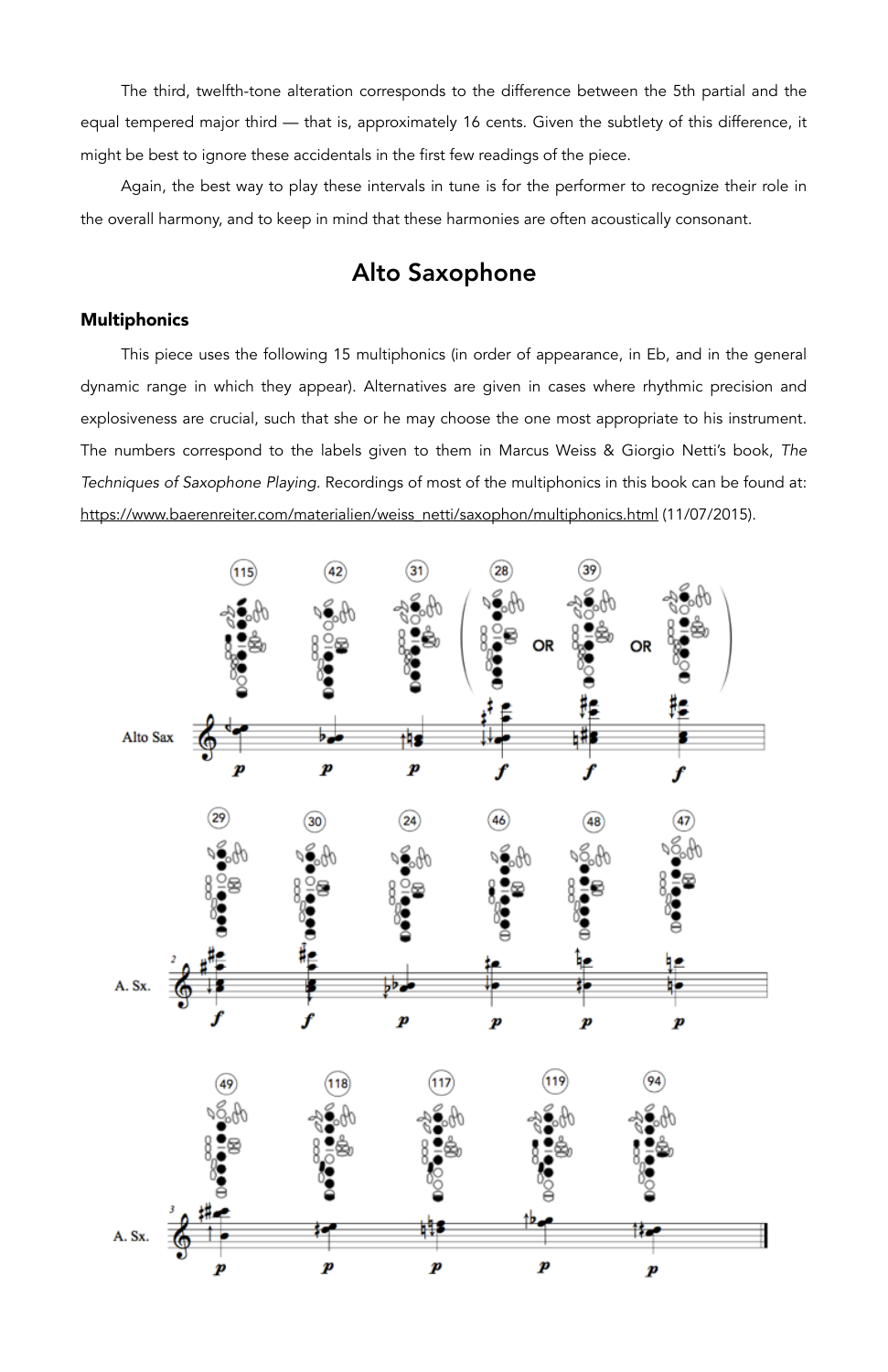#### Slap Tongue

 This effect is notated with the "Bartok pizzicato" sign. In this piece it is always immediately followed by an *ordinario* note, which is notated with a *tenuto* sign.

#### Flutter Tongue

 This effect is notated with the text "flz." followed by a line that designates until when the effect lasts.

## Piano

#### **Harmonics**

 This piece uses 8 specific piano harmonics (in order of appearance): 11th partial on C1, 7th partial on G#2, 7th partial on D#1, 7th partial on D1, 5th partial on Ab1, 7th partial on F2, 11th partial on A1, 7th partial on A2. The performer can mark these with chalk on the strings of the piano. The best way to perform these harmonics is by pressing the string firmly at the correct node (to prevent the fundamental from ringing out), hitting the string forcefully, and then holding down the pedal until the next harmonic. The sound of the harmonic should be as pure as possible; if possible, the performer should prevent the fundamental from sounding at all. Fifth partials can generally be found immediately after the hammer; seventh partials can be found about a foot from the hammer into the piano; and eleventh partials can be found about an inch before the hammer.

### Drum Set

#### Set-up

 This piece asks for a drum set comprised of the following elements: 14" snare drum, 16" or 18" bass drum, 14" floor tom (or second snare drum with a lower tuning than the first snare drum), 14-15" hi hat, 18-20" crash cymbal, 21-23" ride cymbal, 6-8" splash cymbal, 6-8" china cymbal (replaceable by another splash cymbal with a darker and more aggressive sound), and a 7" Sabian Alu Bell or equivalent. The first splash cymbal is to be placed on the snare drum, the miniature china or second splash on the floor tom (or second snare) and the Alu Bell on the crash, creating a rattly sound with less pitch content than usual. The diagram below shows a possible set up:



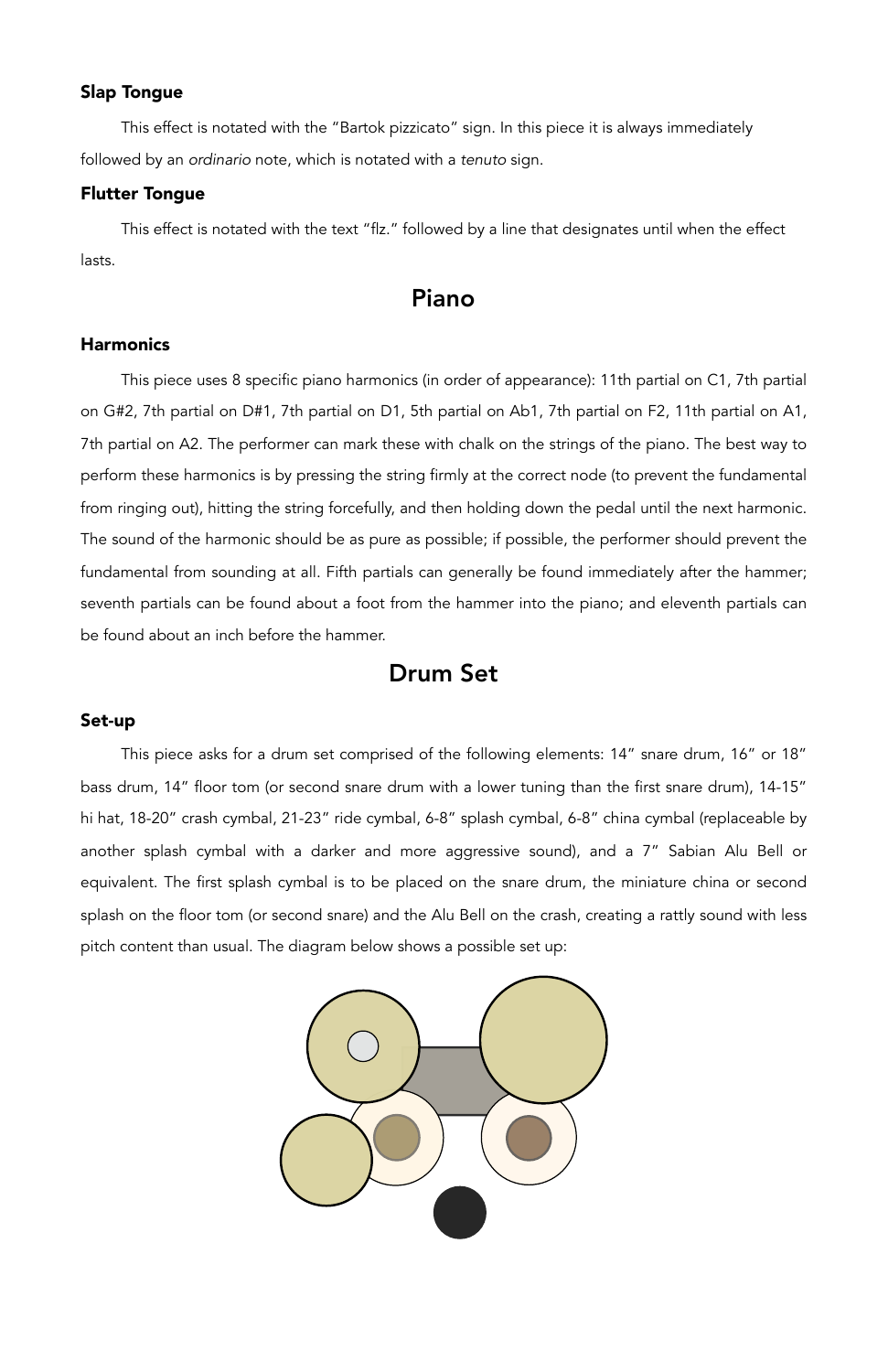The snare(s) is/are always played with the snares off, and the percussionist is asked to use only drum sticks and a bow.

#### Legend & Notation



#### Toppling Cymbal

This symbol indicates to the performer that she or he topple the cymbal on the snare drum, like a coin on a table. The cymbal will spin faster and faster, until it reaches a stop — the point at which the next measure begins.



#### Bowing Cymbal

In passages where the percussionist is asked to bow the cymbal, she or he is further specified to strive for a particular range and timbre: either "high, clear" or "medium, dirty." This is achieved by muting the part(s) of the cymbal that generate the *unwanted* partials. Thus, the outermost edge is to be muted in order to get high (and naturally clear) partials, whereas two separate fingers placed equidistantly between the bell and the edge will generally produce a noisier and more complex sound

in the middle range of the cymbal.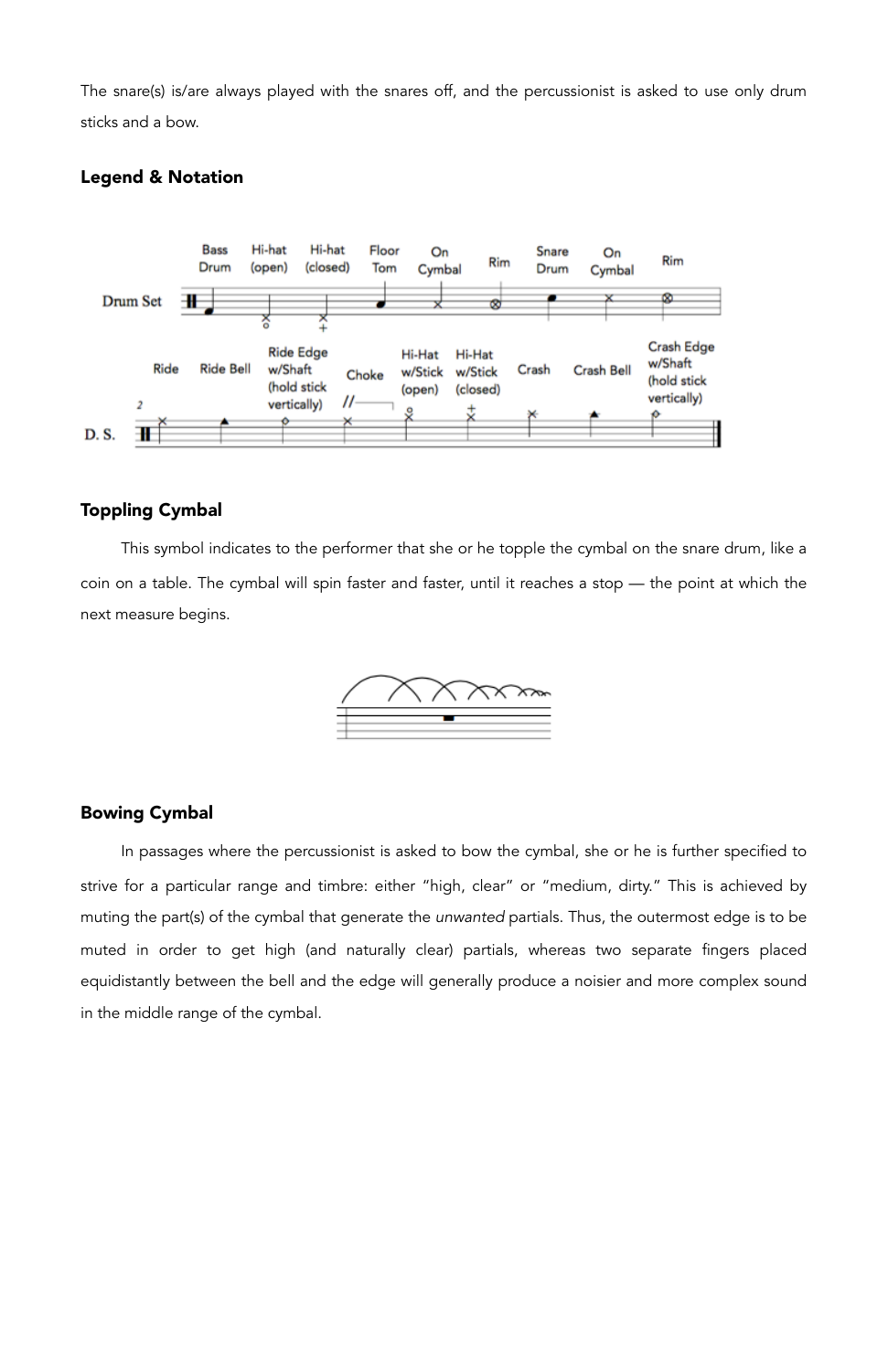

Vicente Hansen



 $\odot$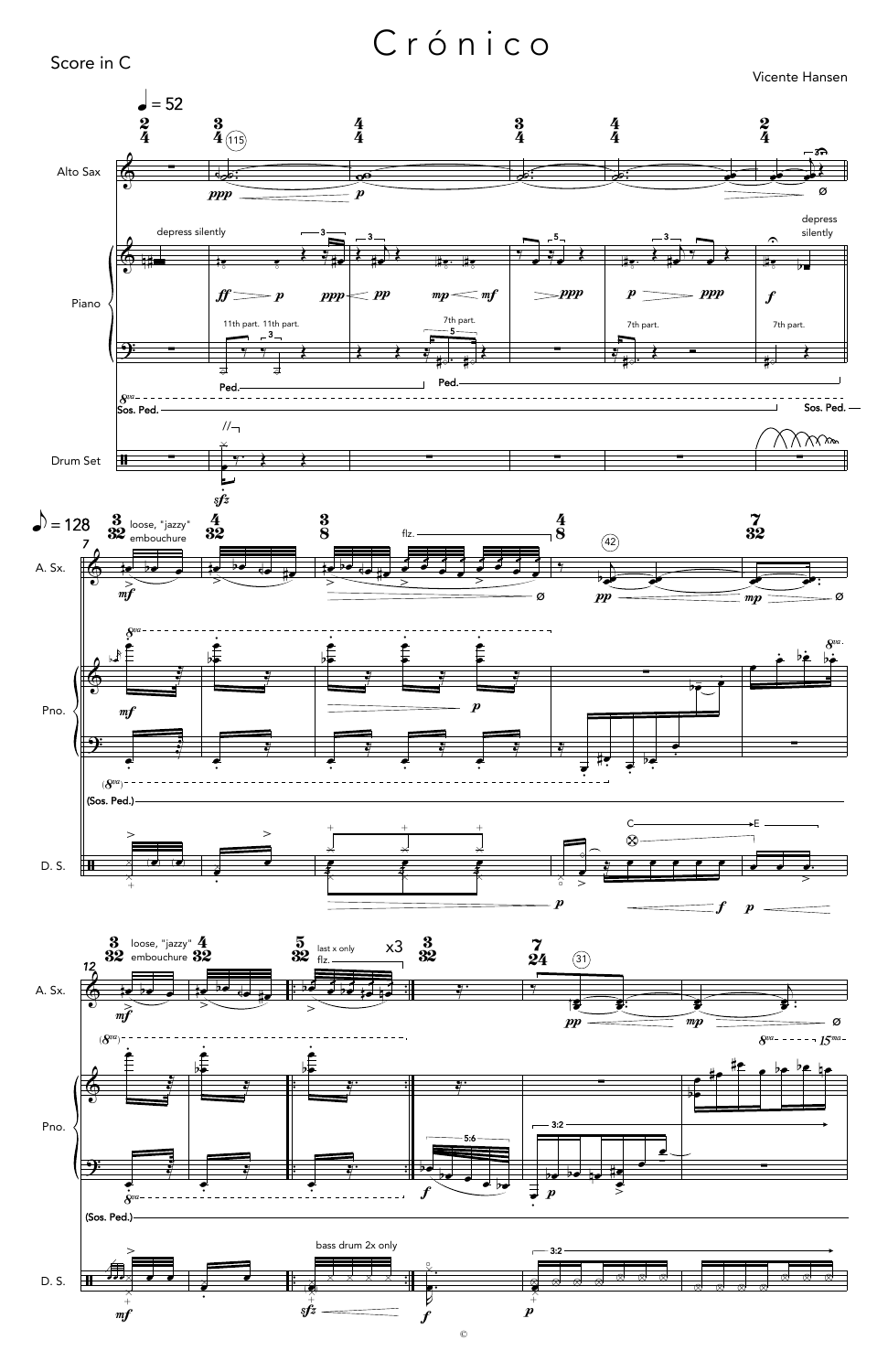







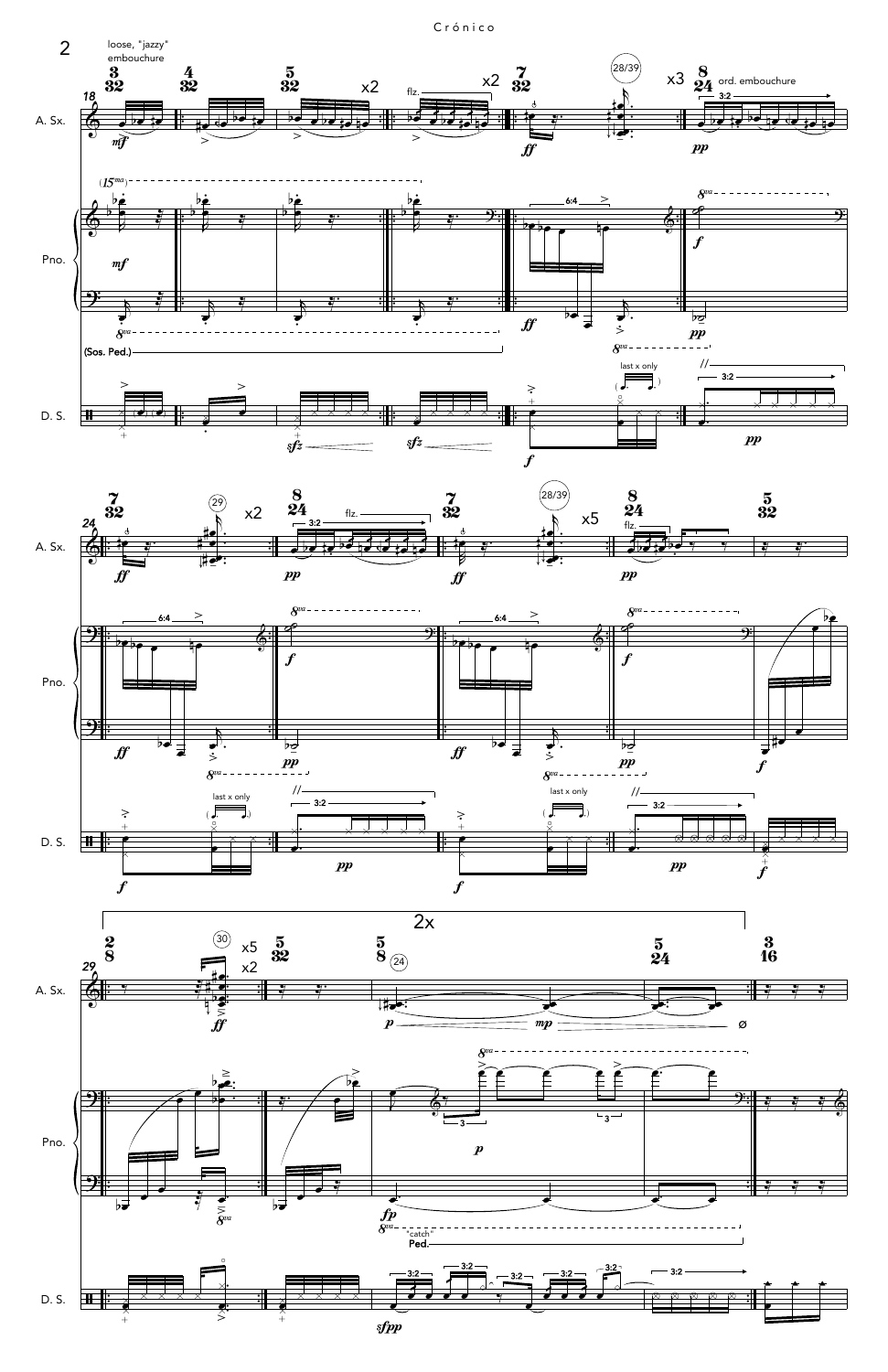

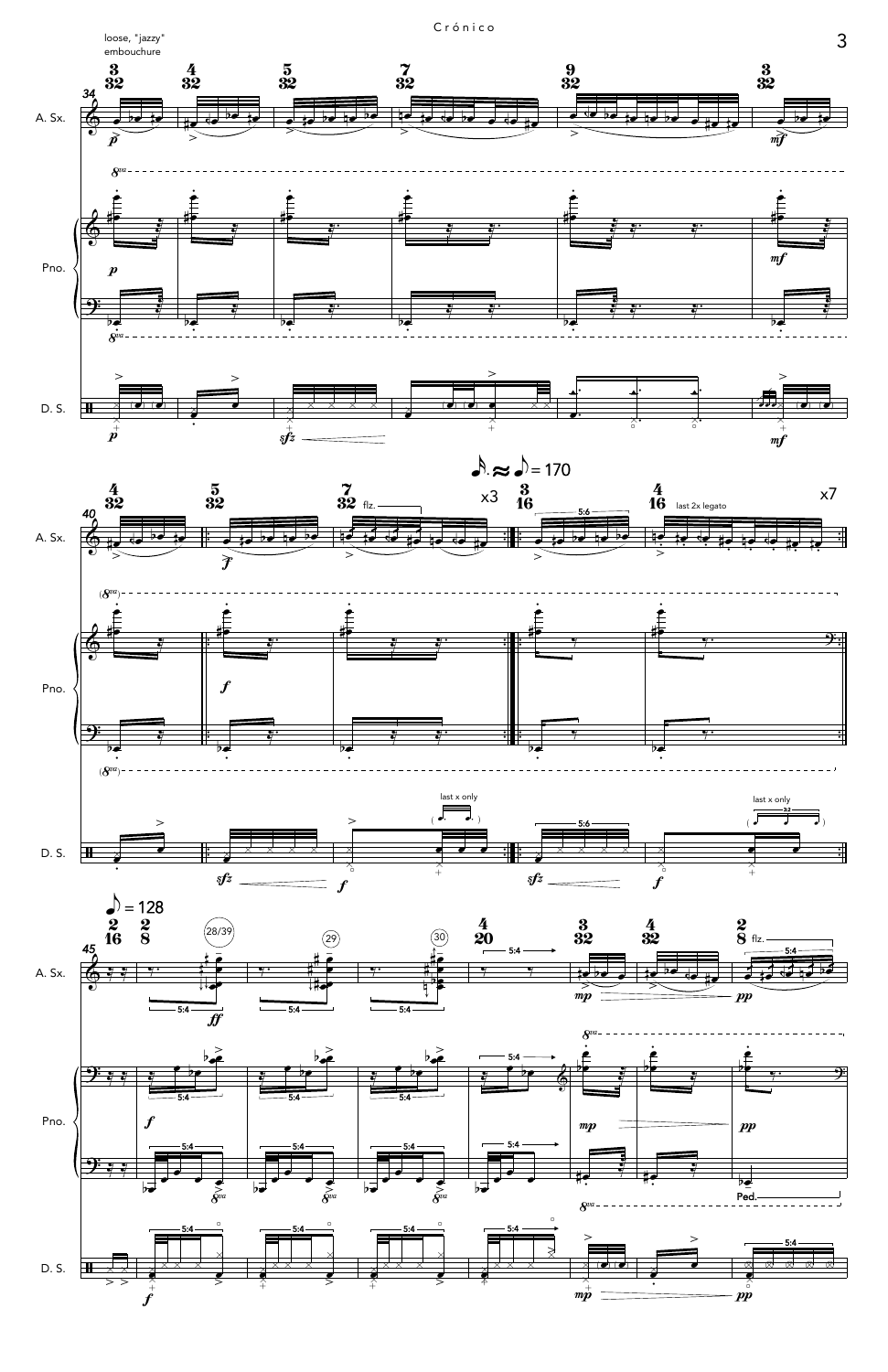Crónico











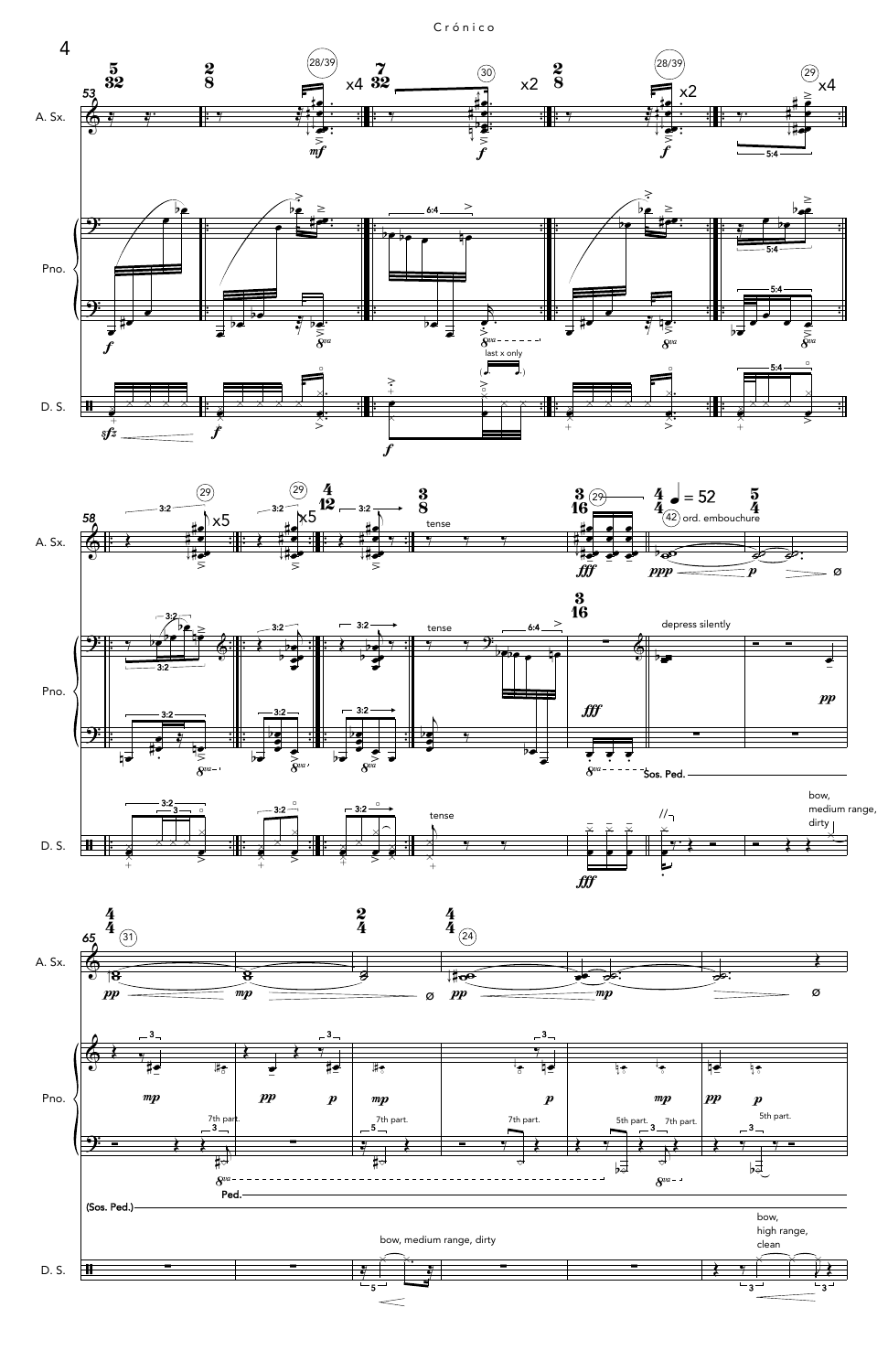



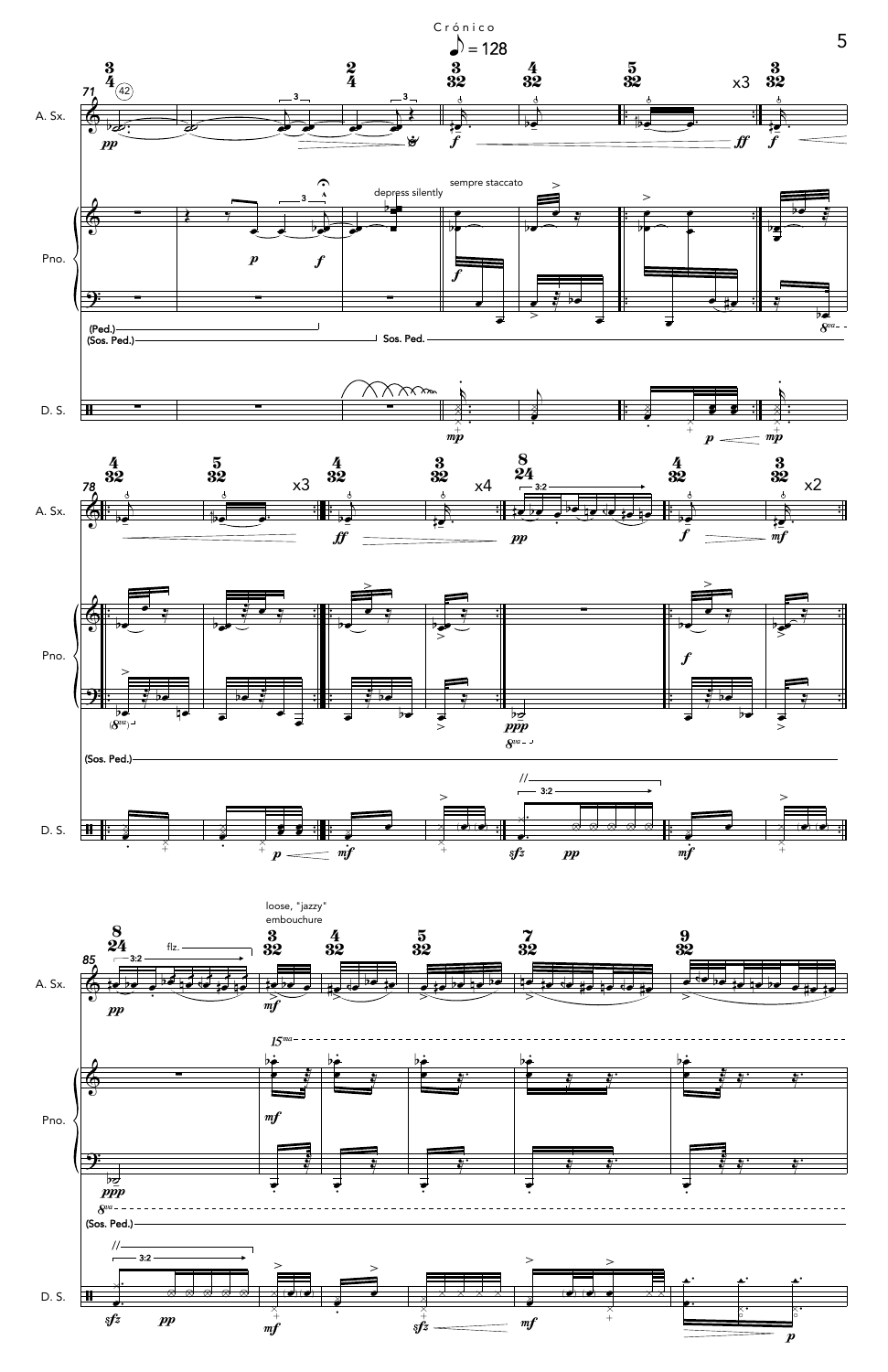



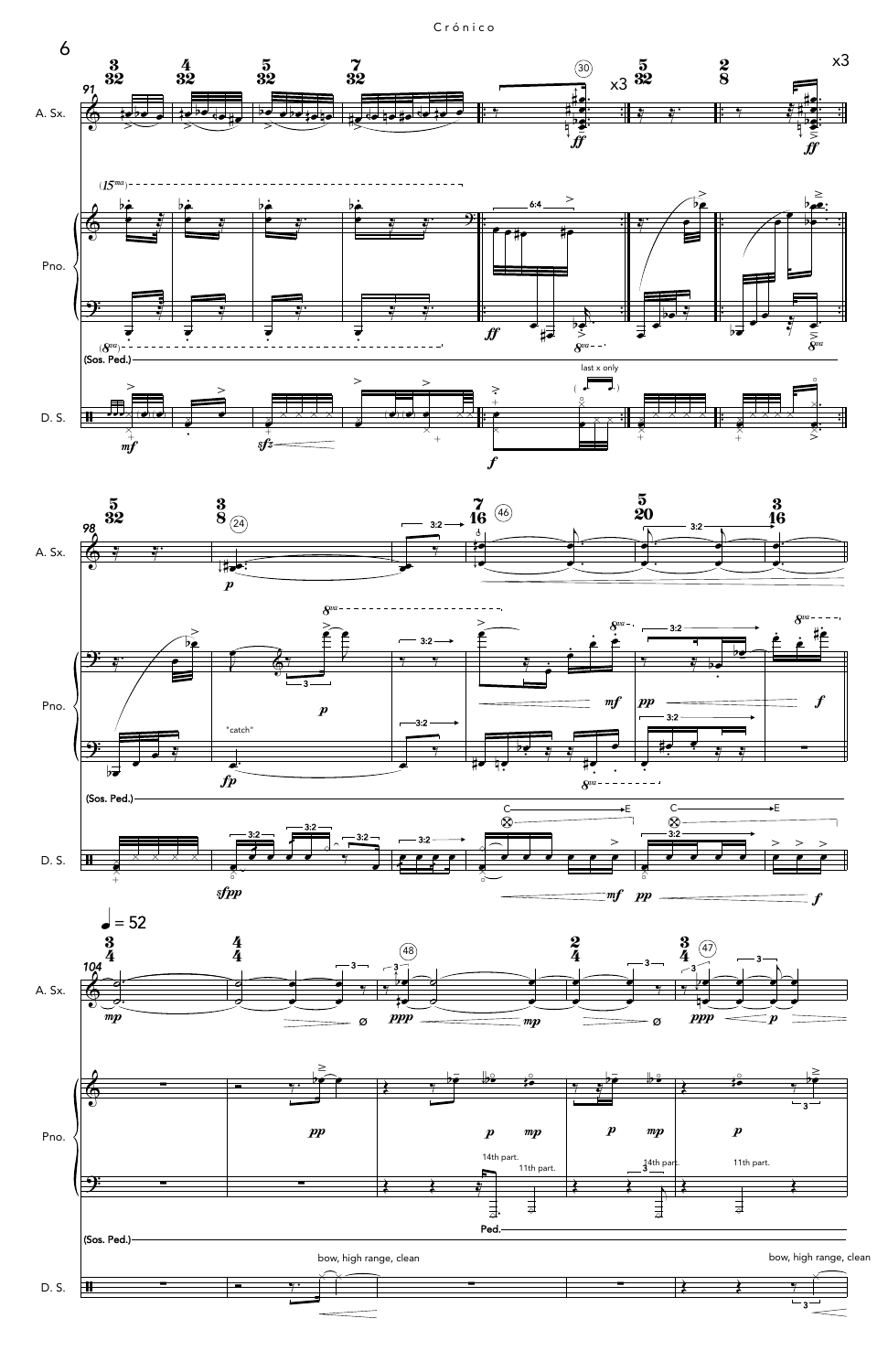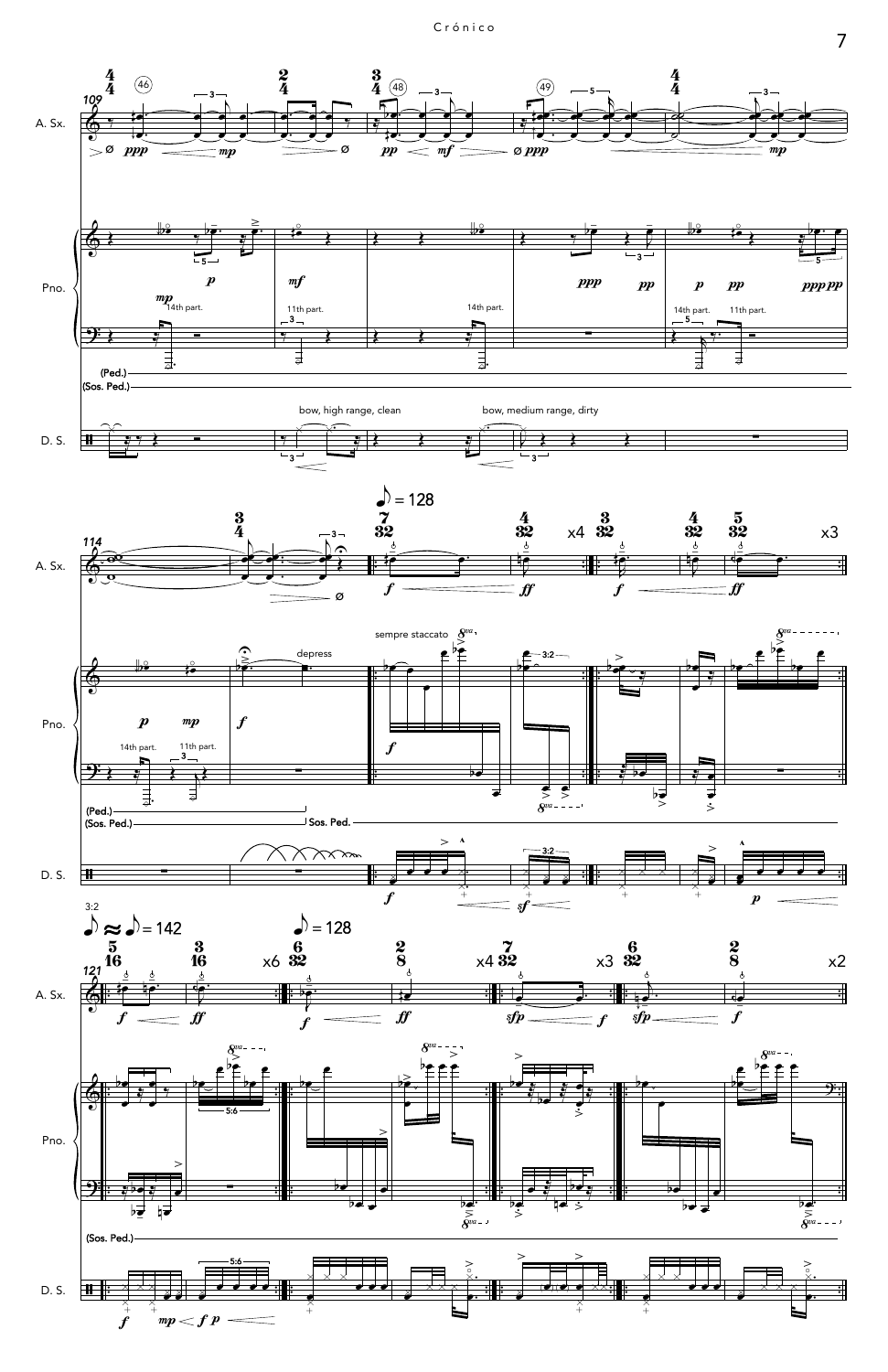







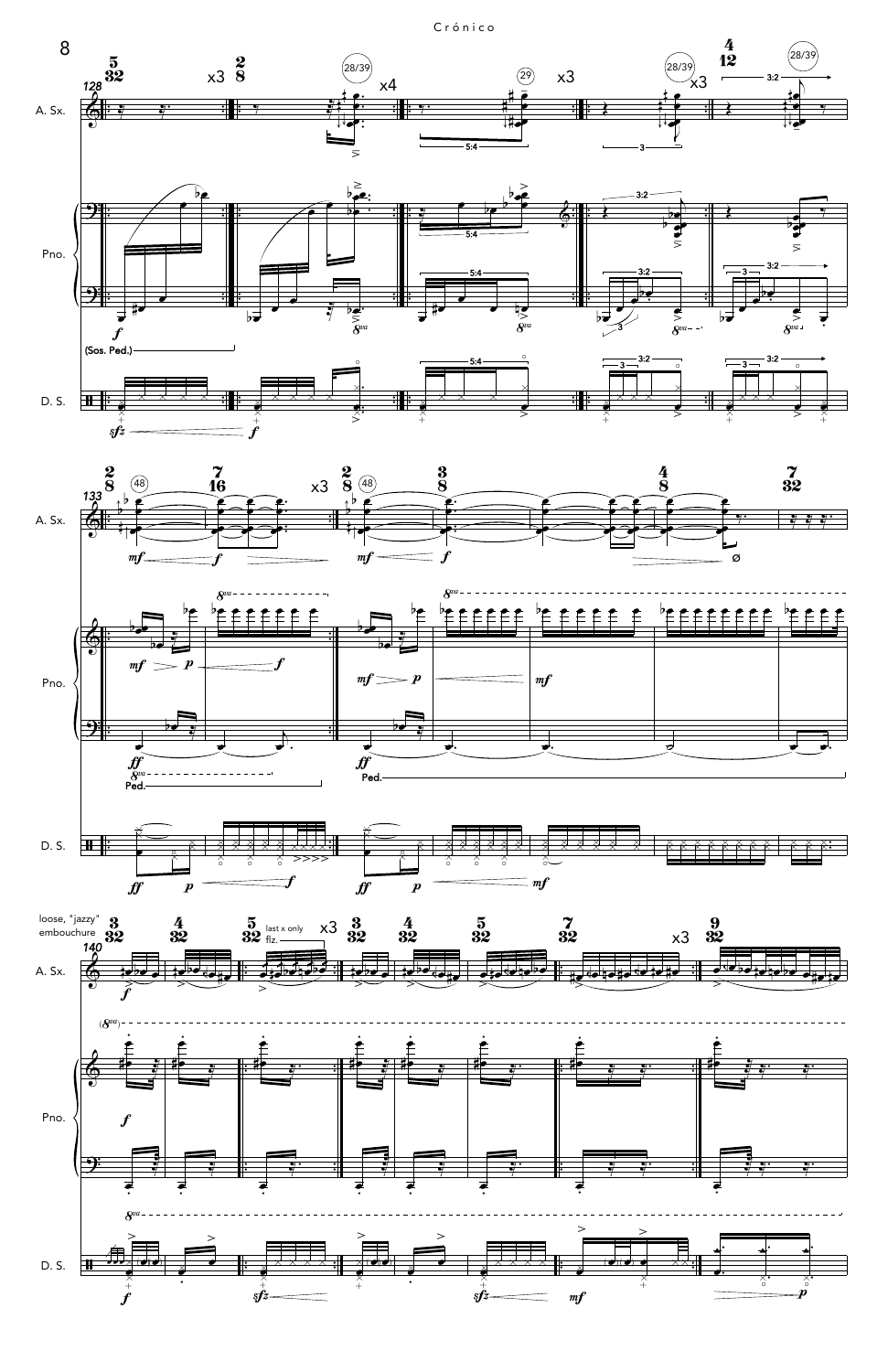

9



A. Sx.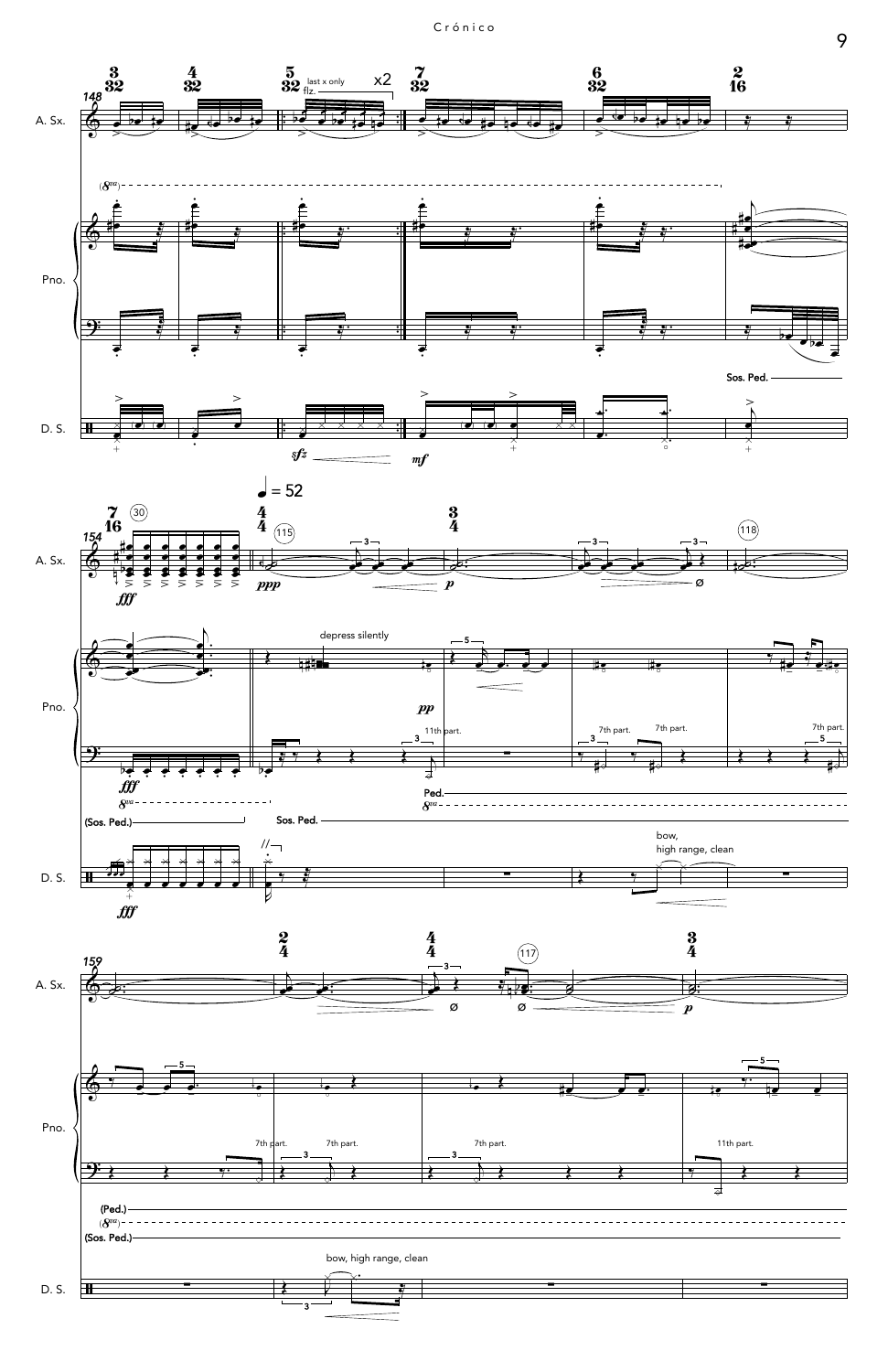



10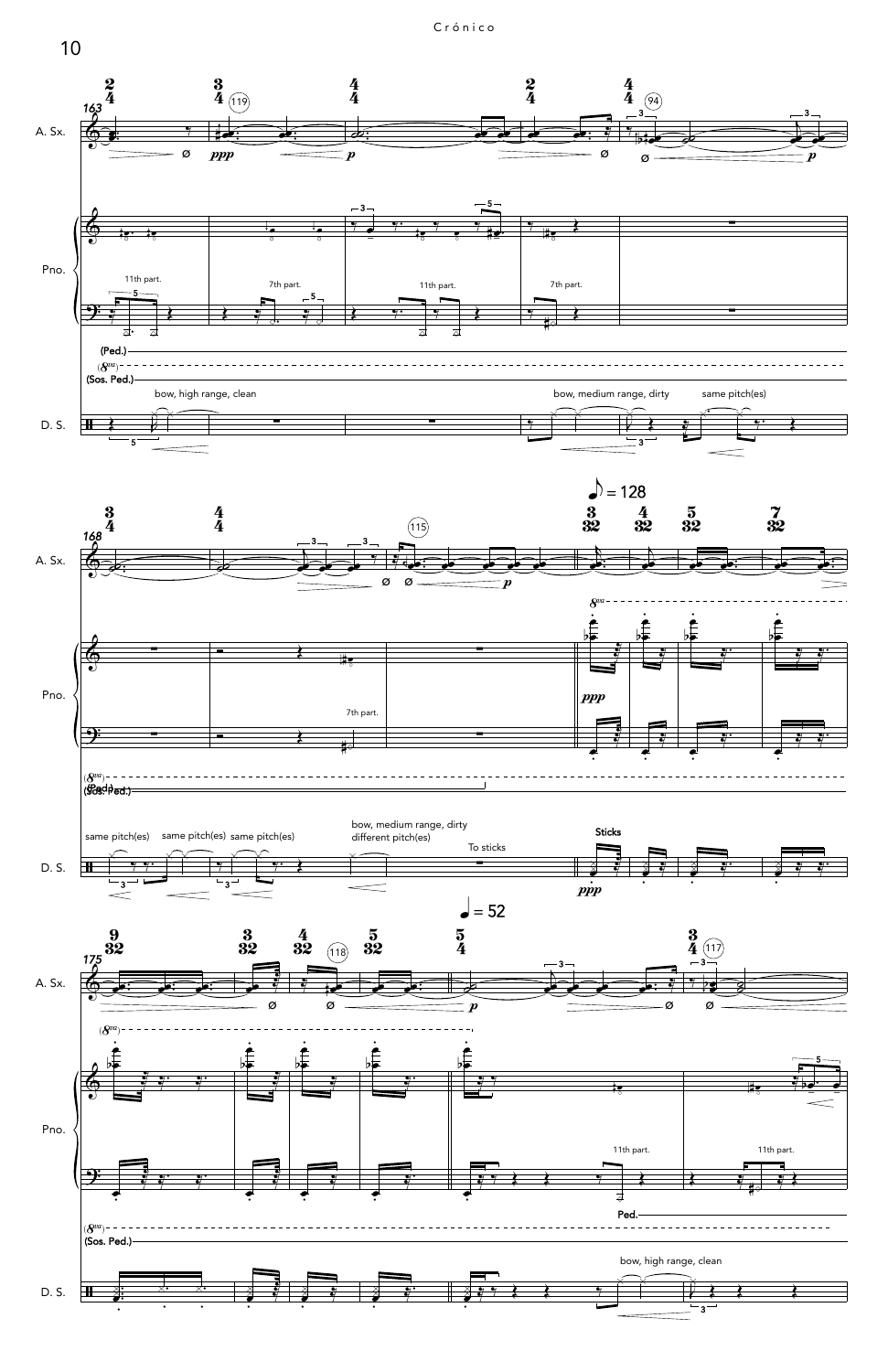



11